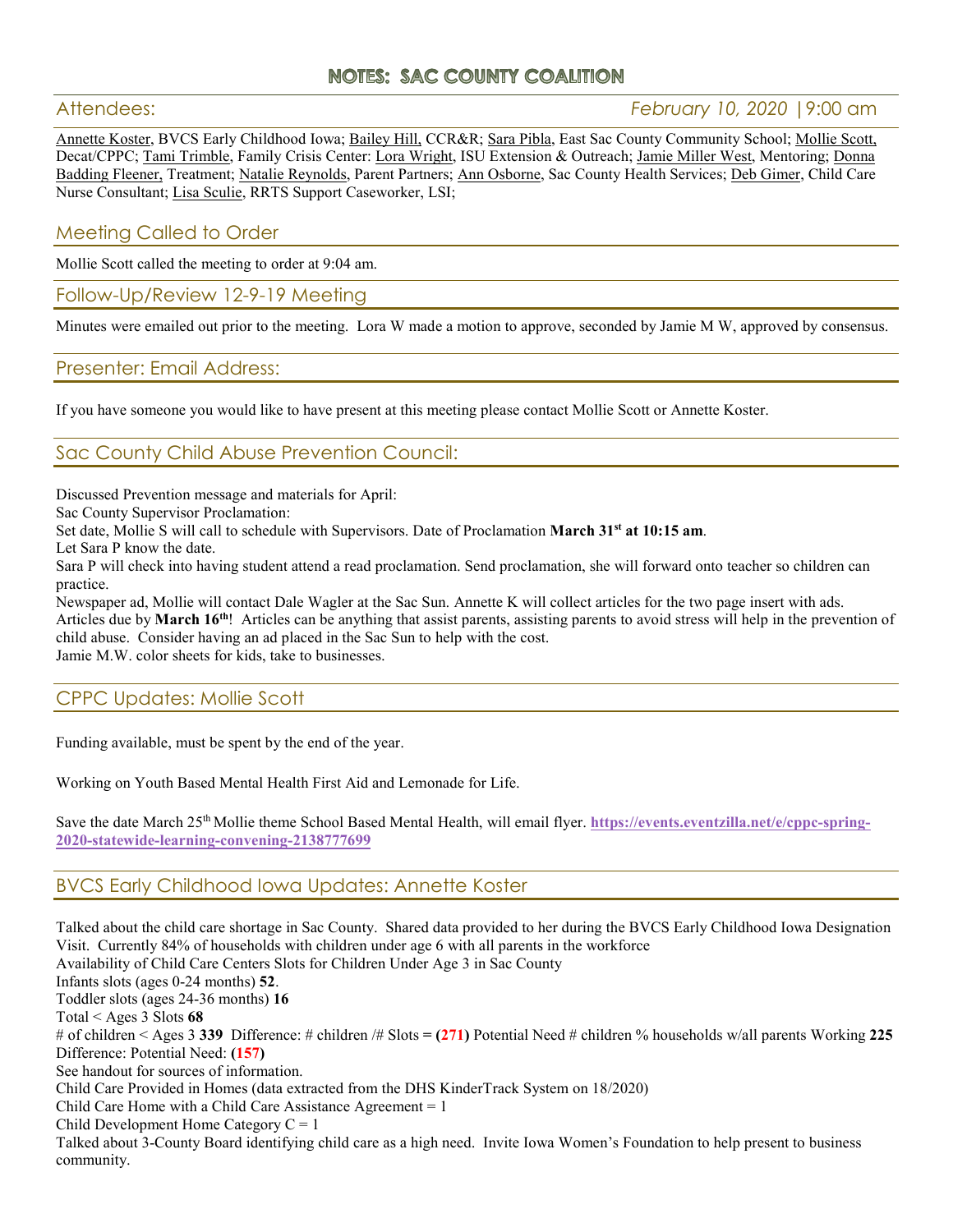#### Community Partnerships: Pregnancy Prevention: Mikayla Morris, BSW cell: 402.409.6185 email: Mikayla.morris@LSIowa.org

Provided a card with Community Adolescent Pregnancy Prevention (CAPP) curriculum trainings listed including: *Love Notes; FLASH; Rights, Respect, Responsibility (3R's); Power Through Choices; Draw the Line/Respect the Line; Making Proud Choices; TOP (Teen Outreach Program).* Currently in Odebolt presenting *Draw the Line* and *How to Say No*. Will be in the Sac Middle School. Mikayla works with K-12 in Sac, Crawford, Buena Vista, and Cherokee Counties. Curriculum is usually presented during class time in schools. Letters are sent home to parents, use a passive consent.

Grant requirement to have certain identified disciplines at the table, sign in sheet passed around.

#### Tobacco Coalition: Kayla Struchen ph: 712-792-9266 ext. 602 email: kstruchen@newopp.org

Working with two different grants. IPN requires representation from identified sectors similar to Pregnancy Prevention. **Missing youth, parent, law and faith. Work on including in the meeting.** 

March is National Gambling Month – provided information on Sports Betting in Iowa.

Tobacco policies on smoking and vaping, able to provide free signage, window clings, education, up to business owners to enforce. New My Life My Quit – target audience adolescents includes vaping, smoking and other nicotine products. Offers a certified quit coach. Brochure provided. Text 855-891-9989.

Quit Line Iowa free service, brochure provided toll free phone number: 1-800-784-8669. Phone coaching, website, patches, gum, lozenges, quit workbook, text & email support.

I-STEP program at East Sac Middle School currently have 28 kids.

Vap free valentine flyer distributed.

Federal law went into effect 21 years of age to purchase (not state law) all tobacco products.

New product "puff bar" a loop hole found by tobacco companies.

Question: Do you know of a grant to help purchase a Vap Detector?

#### Coalition Attendee Updates

Tami Trimble, Family Crisis Center: Flyer provided for WISH Unit. Integrated Advocacy for Services 880-382-5603

Meridth Michelson, 1<sup>st</sup> Five: I continue visiting medical clinics to talk and education about 1<sup>st</sup> Five (how clinics/1<sup>st</sup> Five can partner to help support families with young children be connected to resources)

Corona Virus… reminded to wash hands frequently, cover coughs, if not feeling well – stay home.

Jackie Duffy, Sac County Health Services: Flu shots available, can have as young as 6 months. Stay home if sick.

Ann Osborn, Sac County Health Services: Corona Virus different stages of virus, no vaccine available. Started preschool dental screenings ( i-smile program) encourage parents to help brush young children's teeth, muscle development not enough to brush properly.

Bailey Hill, CCR&R, Child Care Consultant: Conference will be held on April 25<sup>th</sup> in Wall Lake. The topic will be Infant-Toddler reading, open to all, registration required.

Sonya Fittje, Boys Town Iowa: Parenting Café Series starting Feb 27, 2020 at 6:00 pm, partnering with East Sac Schools. Flyer provided (hand directly to family members), sent out electronically, post on Facebook. Phone number to register 712-302-7999. Coordinating with Amanda to have the school food pantry open, the night of the classes. Free meal, child care. CPPC could pay for flyer to be in the Sac Sun, Lora with ISU Extension will send to Sac Sun see if will include, not sure beings it is not an ISU Ext project. The April 2nd date conflicts with Love n Logic classes.

Theresa W, Loring Hospital: Loring Hospital has launched a quarterly Health Beat: Heart Health Facts and Information.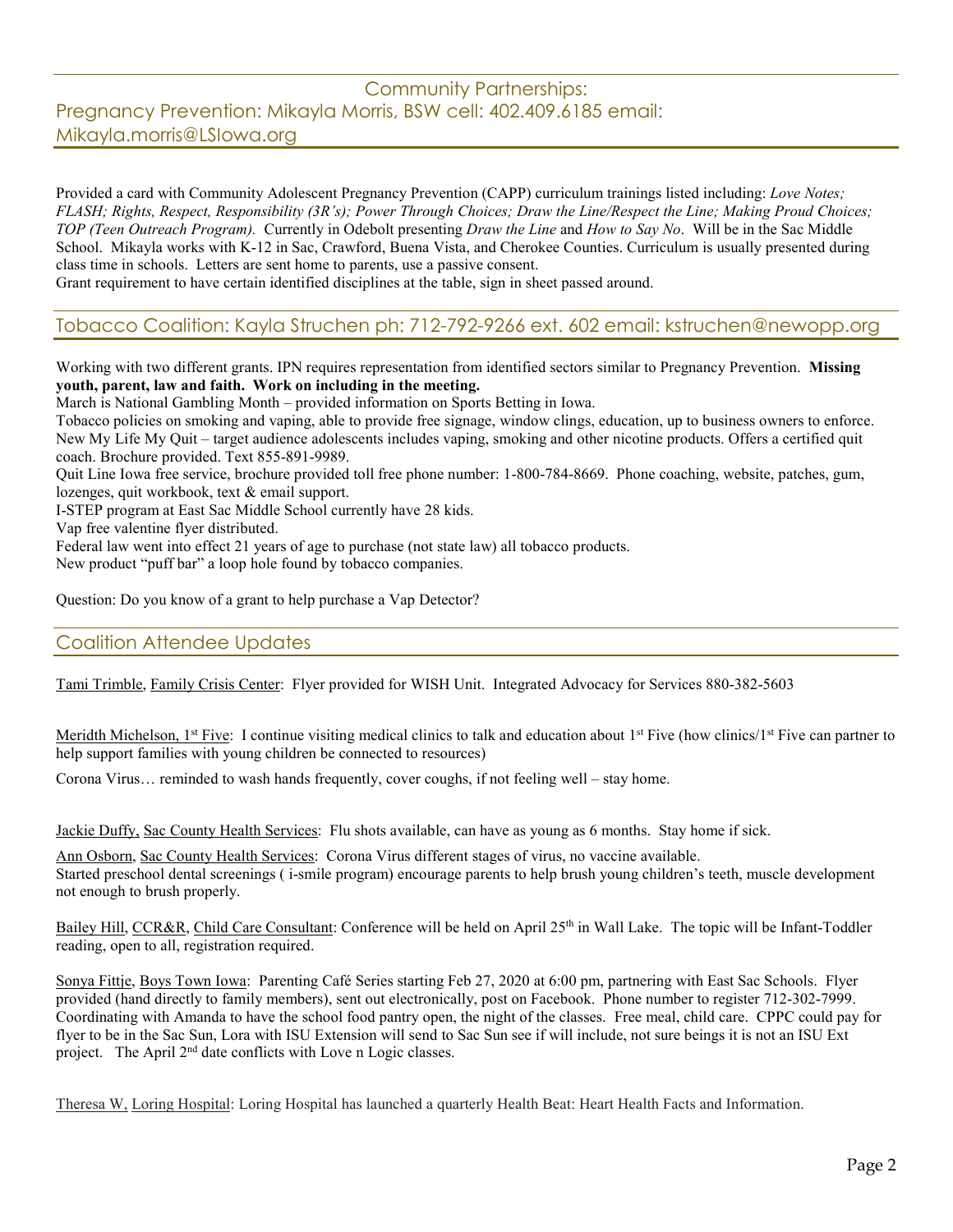February is American Heart Month. Save the Date: Andrea Oswald, ARNP to discuss heart health and atrial fibrillation (Afib). Learn about what defined the condition and discuss who ia at risk for it, steps to reduce recurrence, and treatment plans. Feb 19, 2020 from 4:00 – 5:00 pm in the West Conference Room, Loring Hospital – Sac City.. Snacks and refreshments provided, for questions or to RSVP to this free event, call 712-662-6419.

Maria Garica, Lutheran Services in Iowa, BHIS: Behavioral Health is hiring a BHIS worker to cover Wall Lake to Strom Lake. Currently caseloads are full.

Danette Morgan, Luthran Services in Iowa, Foster Parent Program: Flyer for Foster Care and Adoption Events: Feb 18<sup>th</sup> Ida Grove Hospital 6 pm and March 19th Sac County Extension office 6 pm. Please RSVP to Danette Morgan 712-229-3982 or Danette.Morgan@lsiowa.org. This area is really low in Foster Parents. Share the flyer with one person and hang up the flyer. Orientation is taking prior to taking classes.

Lisa Scuts, Foster Closet in Westside, provided list of items still in need, monetary donations are also accepted. The Support Worker will collect the items needed and take to the Foster Family.

Question: What type of suitcases are accepted? Some workers prefer duffle bags. Foster children may not have time to pack prior to placement. Will accept different types. Book bags are also collected.

Lora Wright ISU Extension & Outreach: Program being offered: agriculture, Leading Communities, Clover kids, Pick a Better Snack and ice fishing.

Volunteer Tax Assistance is being offered, free services, Sac County residents are the target recipients. Currently scheduled out until March 29<sup>th</sup>. Provided every Sunday from 1:00 to 4:00. If they are a no show, they are not rescheduled. Simple taxes, no deductions or farmers.

Jamie Miller-West Mentoring Coordinator: January is National Mentor Month held an appreciation for Sac, Carroll, Audubon and Greene Counties. Looking for Mentors. Become a Mentor and Fun Friends Mentoring News handed out.

Attended National Summit, spoke to national representatives. In the future look to have more education on career jobs.

School Based Mentor program in Wall Lake have more mentors than mentees, looking at structure. Mentor must be two years difference in age.

Community Based have two mentees looking for mentor. Mentor must be 18 years of age and need to have a six year difference in age.

Low response for the Love n Logic classes to be offered in Sac City, resent out with new start date.

Autumn Simonson, FDC Coordinator: Phone number: 712-662-3236. LIHEAP income maximums – FY 20 provided as a handout. Mobile Food Pantry (Foodbank of Iowa) will be held at 409 N  $5<sup>th</sup>$  St, Sac City on Feb 19<sup>th</sup> and April 15<sup>th</sup> from 4:00 to 6:00 pm. Bring bags, laundry baskets or boxes to carry the food.

Donna Badding Fleener, New Opportunities, Treatment: Substance abuse in Sac City office on Monday for evaluations. Counseling Services, OWI evaluations, legal or seek help for substance abuse/recovery program. **M**edication **A**ssisted **T**reatment (MAT) is now offered through a new on-site MAT clinic located at New Opportunities in Carroll. Phone 1-800-642-6330. Partnering with United Community Services (USC) help with opioid addiction, work with client's medication side. Clients who have opioid addiction use step down approach – counseling with counselor – monitored closely. Can provide more flyers if needed for your clients.

Natalie Reynolds, Parent Partner: is a program offered to families with an open case with the DHS, it can be voluntary or court ordered. The Parent Partner can sit in on Family Team Meetings, provide support and mentoring to the parent. Looking for a male Parent Partner, can only serve the same sex. Currently have no cases in Sac County. Coordinator name is Emily Bolin 515-577-8929 emmaleeb@cfiow.org.

Deb Gimer Child Care Nurse Consultant: Work with child care and preschool with health and safety. Will be offering a Sun Safety training for child care.

Sara Ribel, East Sac County Principal Elementary: High Five Fridays are offered once a month. Invite business/community groups to high five and give encouragement when children enter school. If you would like to join in contact Sara.

Looking for a grant to purchase or borrow CPR and First Aid physical materials (dummies). Have two people trained to offer training to preschool teachers, associates and students prior to graduation.

Check with Sac County Ambulance, they purchased equipment with emergency preparedness funds. Loring Hospital would be another place to check.

Amanda Miller, East Sac County High School Counselor: Coordinate and run school food pantry/clothing once a week. Have 20 to 25 families weekly. Summer food program served 42 families. Name of school food program is Students Assistance Wheatland Fund. Mollie S reported Sac Fit did a food donation, people were unaware of program, and were confused by the name. Will be Partnering with Parent Café.